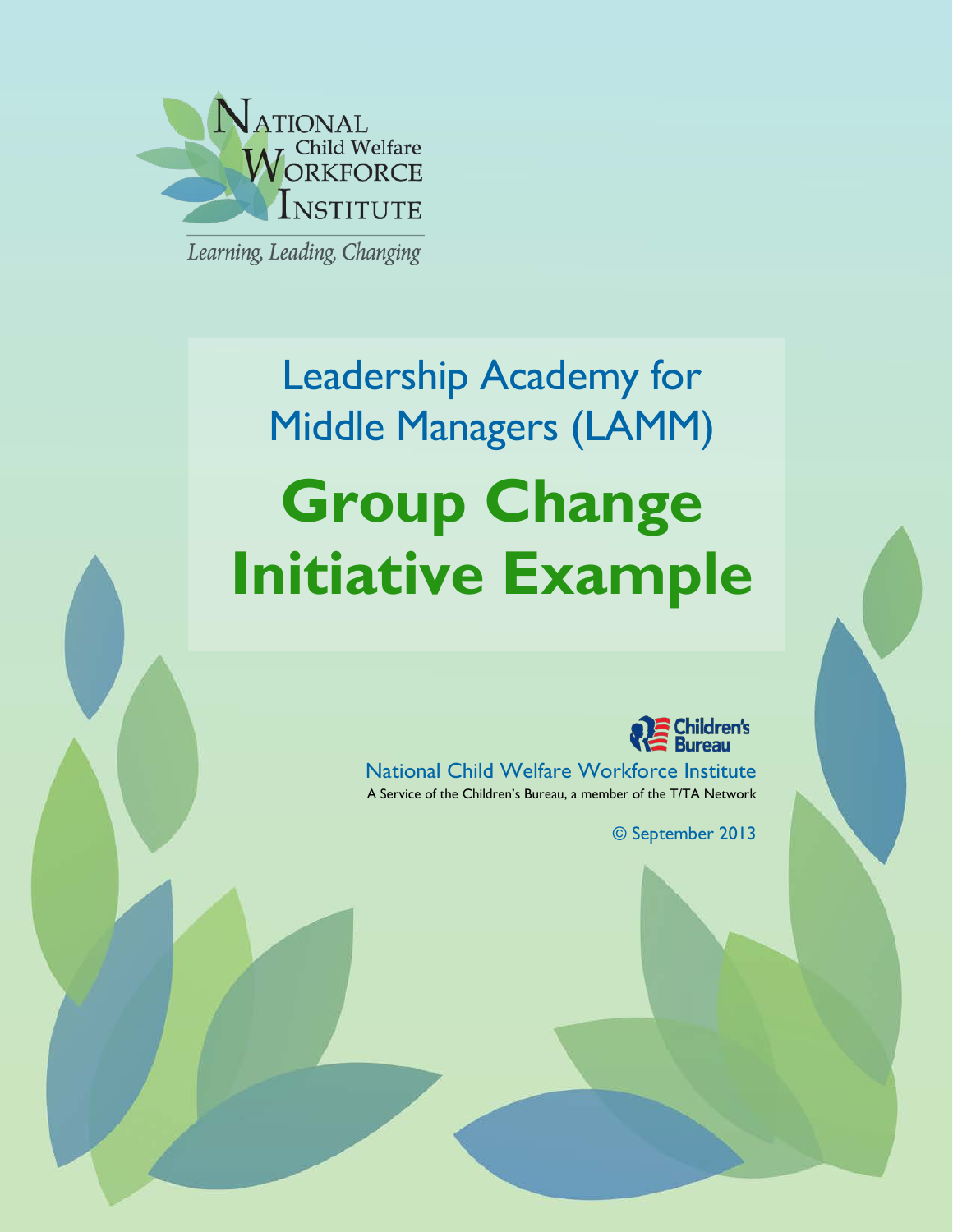

# **Acknowledgments**

This publication represents a collaborative effort by the partners of the National Child Welfare Workforce Institute (NCWWI)—State University of New York at Albany, University of Denver, Fordham University, University of Iowa, University of Maryland, Michigan State University, University of Michigan, Portland State University, and University of Southern Maine. Production of this curriculum was a team effort involving a number of dedicated individuals. The LAMM curriculum team was led by Freda Bernotavicz and included Charmaine Brittain, Sue Ebersten, Katharine Cahn, Nancy McDaniel, Cathryn Potter, Deborah Reed, and Patricia Mosher.

We are grateful to Jane Berdie for developing the group Change Initiative, to Nancy Dickinson for her ongoing support, and to all of the NCWWI team members who participated in providing input throughout the design process. We would also like to acknowledge the assistance of Rod Johnson, Nichole Culley, Michelle Clinch, Mark Preston, Vicky Hina, and Jodi Hill-Lilly. Thanks to Sara Munson for final editing and to Rea Gibson for formatting and production.

The NCWWI is funded through a Cooperative Agreement with US Department of Health and Human Services, Administration for Children and Families, Children's Bureau, Award No. 90CT0145. Special thanks to Randi Walters, Children's Bureau project officer, and to Robert Lindecamp, child welfare program specialist (CB/ICF), for their support.

#### **Recommended citation**

National Child Welfare Workforce Institute. (2013). *Leadership Academy for Middle Managers (LAMM): Group change initiative example.* Albany, NY: Author.

## **For more information**

Please visit the NCWWI website at [www.ncwwi.org](http://www.ncwwi.org/)

© 2013, National Child Welfare Workforce Institute, University at Albany, Albany, New York.

The contents of this document are solely the responsibility of the National Child Welfare Workforce Institute and do not necessarily represent the official views of the Children's Bureau.

This document may be reproduced in whole or part without restriction as long as the National Child Welfare Workforce Institute is credited for the work. Upon request, the contents of this document will be made available in alternate formats to serve accessibility needs of persons with disabilities.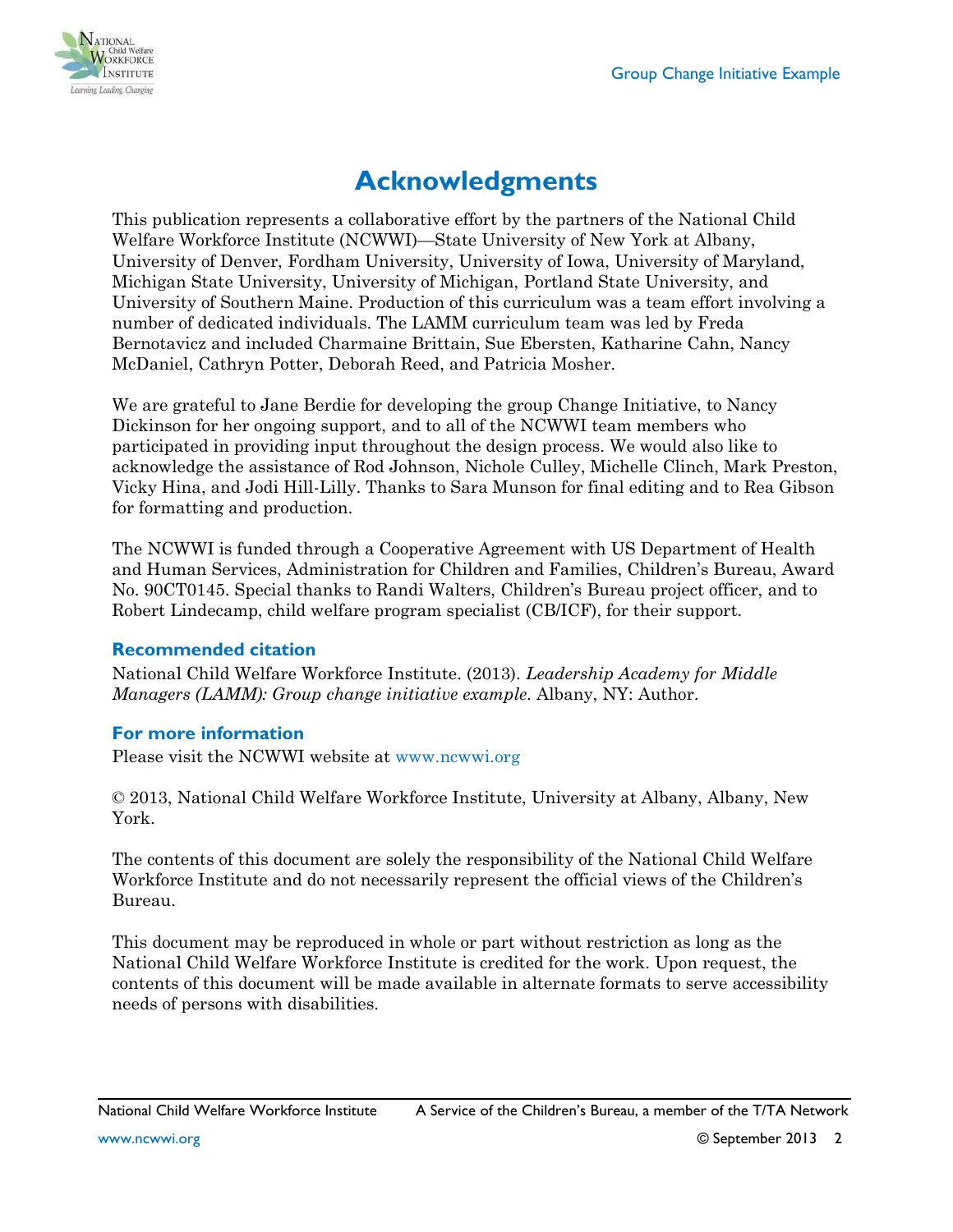

## **WORKSHEET 1: MY INITIAL CHANGE INITIATIVE PLAN**

Submitted by Terry Jackson

#### **1. Name of Change Initiative**

• Enhancing Family Engagement by Expanding Father Involvement

#### **2. Vision for Change Initiative**

• Engaging Family Means Engaging Fathers

#### **3. Brief description of Change Initiative**

• Our goal is to increase meaningful involvement of absent fathers with their children and at all stages of the family's involvement with child welfare. Program components may involve outreach, education, support groups, and so forth. We have done some research and have a work group but are in the early stages of this initiative.

#### **4. What issues in your agency and community led to selecting this topic as a Change Initiative?**

- Several co-occurring circumstances led to selecting this as a focus for a systems level reform initiative:
	- a) Both our most recent Child and Family Services Review and our own internal quality assurance case review process indicate that we still have major work to do to involve parents in their own cases. This is especially true of fathers and likely even more so of absent fathers and their families.
	- b) Advocates from communities of color have told us we do not engage their families well enough in case planning and placement decisions—particularly fathers and paternal relatives.
	- c) We recently had a much-publicized case in which a father who lived out of state was unaware that his child had been removed from the child's mother's home in our state. Our attempts to locate him were determined by the Court to be insufficient, and the Court ruled that we had not made reasonable efforts (a diligent search) to find him. In so doing, we had perhaps missed an opportunity to prevent placement with a non-family member.
	- d) Several of our partner agencies have indicated an interest in offering specialized individual and group services for fathers whose children are involved in the child welfare system and have urged us to add this service to their contracts with us. (Some are already doing so on a limited basis under some general contract language about serving families.)
	- e) We have improved our success in identifying and locating absent fathers by using tools such as DMV records, but we are still not as successful as we anticipated we would be by now. Also, our efforts not only to locate and make contact with, but also to engage fathers have not been as successful as we had hoped.
	- f) Several of our staff who want us to be more father-friendly have said that we have a "culture shift" in front of us—as an agency we have been "mother-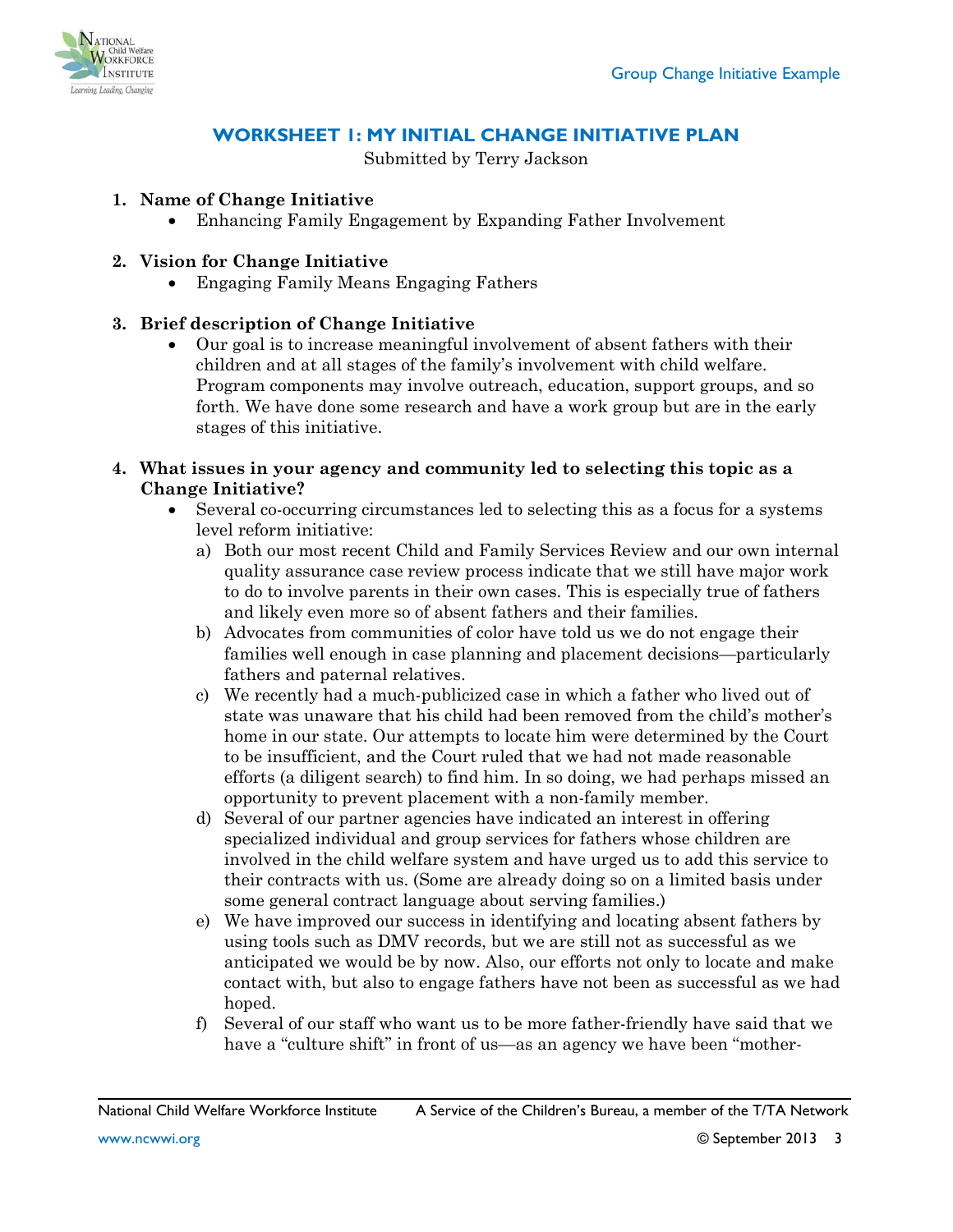

centric"—and that there are pervasive biases against fathers that will be more apparent as we actually try to change practice.

- **5. What is the research or evidence behind your Change Initiative? What level of evidence exists that this intervention will meet the need?**
	- I perused the Internet site [http://library.childwelfare.gov,](http://library.childwelfare.gov/) entered "father" involvement," and found 800 sources. Narrowing the search to "child welfare involvement," I was encouraged to see that other child welfare projects have developed absent father training/support programs and that several are being studied for effectiveness. I intend to ask a professor at our social work school for help in thinking through the application of their findings to our initiative.
	- Listed below are some of the resources I found that support efforts to involve fathers in their children's lives.
		- a) A 2009 Parade magazine article included a quotation from President Barack Obama, who wrote, "In many ways, I came to understand the importance of fatherhood through its absence—both in my life and in the lives of others. I came to understand that the hole a man leaves when he abandons his responsibility to his children is one that no government can fill. We can do everything possible to provide good jobs and good schools and safe streets for our kids, but it will never be enough to fully make up the difference. That is why we need fathers to step up, to realize that their job does not end at conception; that what makes you a man is not the ability to have a child but the courage to raise one."
		- b) *National Child Care Information and Technical Assistance Center—Father Involvement in Children's Development*, <http://nccic.acf.hhs.gov/poptopics./fatherinvolvement.html>
		- c) *National Quality Improvement Center on Non- Residential Fathers and the Child Welfare System,* <http://www.abanet.org/child/fathers/home.shtml>
		- d) *Engaging & Involving Fathers and Paternal Family Members*, <http://www.childwelfare.gov/famcentered/casework/paternal.cfm>
		- e) *Promoting Responsible Fatherhood (US DHHS),* [http://fatherhood.hhs.gov](http://fatherhood.hhs.gov/)

#### **6. What is your position and span of responsibility in the agency and your role in relation to this Change Initiative?**

• I am the Child Welfare Ongoing Services Manager for my agency. My span of responsibility covers all services to families once the investigation/initial assessment has been completed. This involves both in-home and out-of-home services. My agency director has asked me to spearhead this initiative, and I am committed to doing this; I see it as a critical issue.

#### **7. What work, if any, has been done to date on this Change Initiative?**

• Our director has formed a workgroup within our agency which includes several managers at my level (for investigation/initial assessment of reports, child support enforcement, and TANF) to discuss this and encourage buy-in and ideas about how to proceed.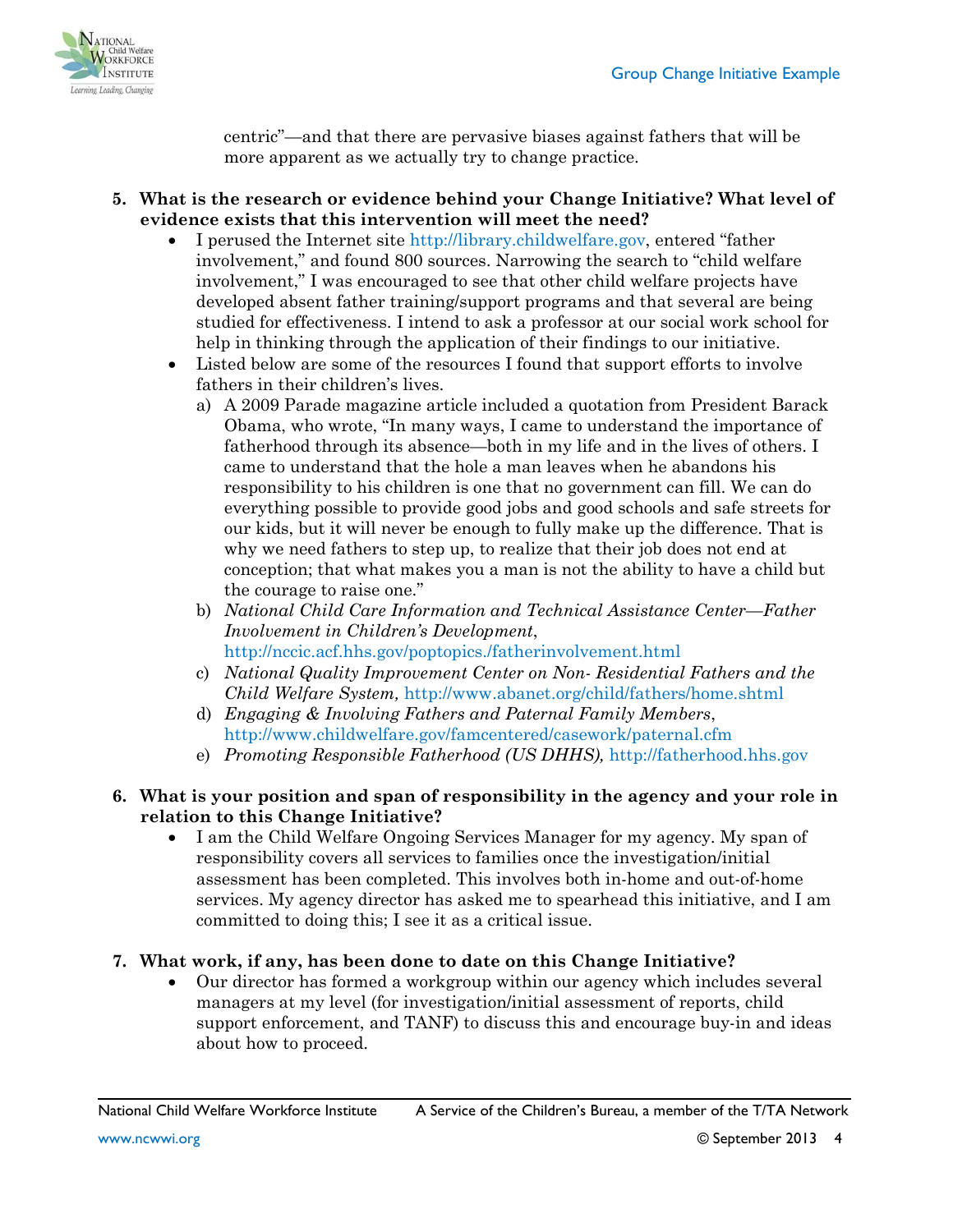

- As a group (with the addition of several supervisors and frontline staff), we informally went through a checklist, "Father-Friendly Checkup for Child Welfare Agencies." We found many areas where we could improve.
- I have asked our data people to identify information about our current cases, such as how many have a known father, whether a father has been contacted and engaged, how frequently there is an absent father at the time of the initial report, and so forth. (It turns out that this is not as straightforward as we thought, and so we are working on ways to clarify our data requests).
- My director met with a local ministerial alliance which contacted her about a number of issues involving Social Services (especially child welfare) and their congregations and communities. (This is where we learned of their concern about how we serve men in families of color.)
- My director and I attended a meeting of our contract service providers, and some of them brought up that they would like to serve fathers in a more formal way (such as education groups).
- We have had discussions in our agency about adding former clients to our advisory board, but we have not yet identified a process to do so.
- At this point, our interagency workgroup has identified that probably our most pressing need in terms of our cases is to locate and engage *absent* fathers and their families. In terms of system-level work, we need to do many things to make our agency and our collaborations more father friendly.
- At the case level, we have stressed the importance of identifying the names of absent fathers over the last few years (an impetus for this was capturing child support payments), and while we haven't yet successfully mined our data about this, we think our efforts have paid off in identifying absent fathers.

#### **8. What work is still needed; what challenges do you face; and what do you see as next steps?**

- We have just begun this effort. We have a great deal to do in all of the following areas:
	- a) *Better identify what our focus is*: We think we should narrow the case-level efforts to make it manageable, and our most pressing issue seems to be absent fathers (but this is awaiting our own data—we want to review that before making a decision). On a systems level, we need to find ways to make our agency more family friendly, and this includes friendly to fathers. We need to involve families who have successfully completed their involvement with us on a variety of committees, training efforts, and so forth. We want to find out how other agencies have done this and dealt with the challenges involved. (We are reviewing literature and websites and have plans to send several people to father involvement conferences.)
	- b) *Involve a variety of our partners, both our contractors and agencies and organizations in the community that also care about involving fathers*: We want to avoid going too far down the road without their collaboration. We have been discussing how to approach this, given that we are experiencing financial cutbacks and don't want to promise anything that we can't deliver.